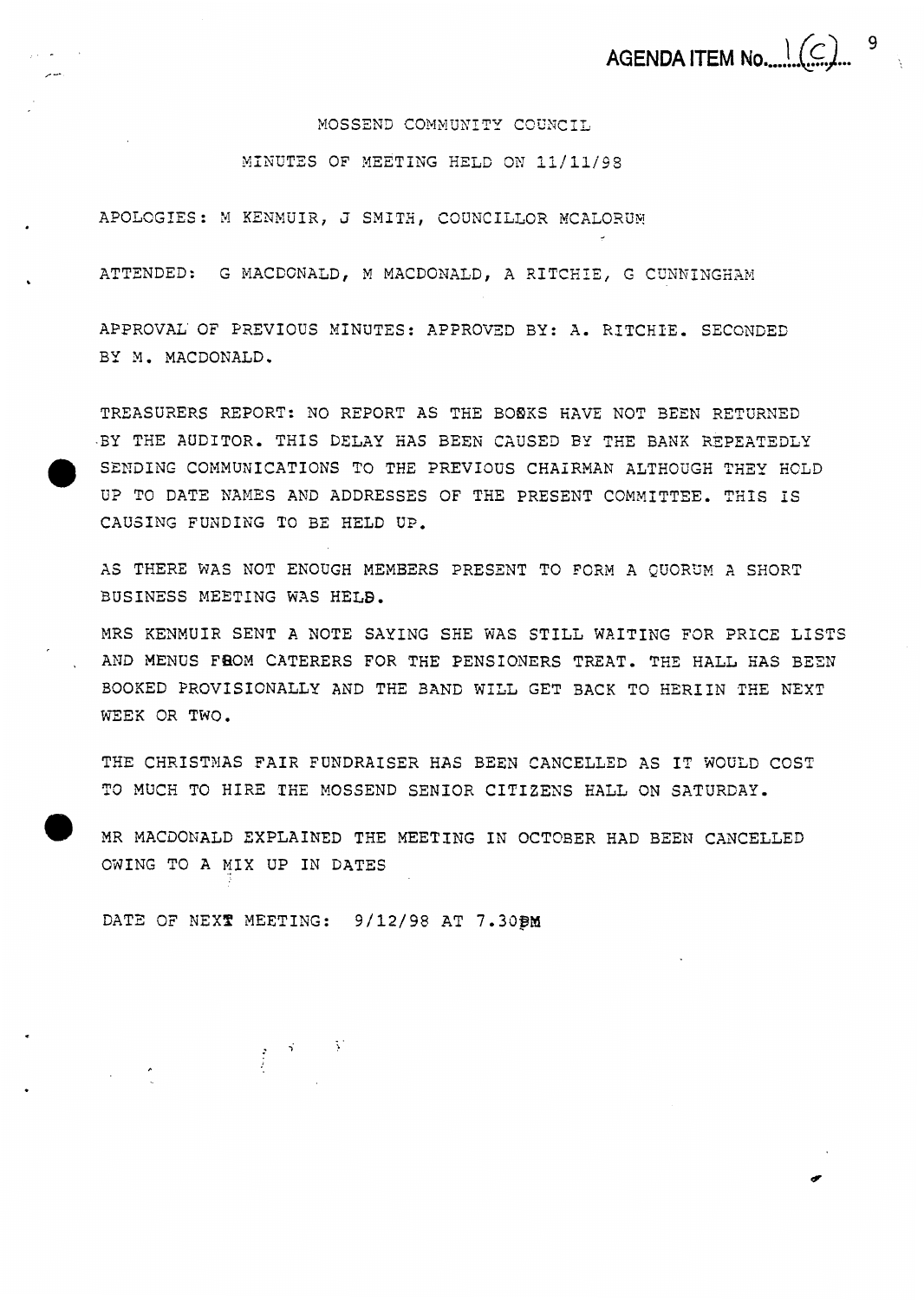### **MOSSEND COMMUNITY COUNCIL**

MINUTES OF MEETING HELD ON 9/12/98<br>PRESENT CUMMING (HAV), BRIAN HEADQUI, GADYS

- 1. APOLOGIES: GILBERT MACDONALD, MARGARET MACDONALD.
- 2. **MINUTES OF PREVIOUS MEETING** WERE READ *AND* APPROVED.
- 3. **BUSINESS ARISING** THERE **WAS** NO **BUSINESS** ARISING.
- **4. TREASURERS REPORT** Gladys Cunningham reported that the confusion with the accounts had now been resolved and the bank had written off E50.12.

*0* The monthly had still been going to the previous chairman David Marshal1 but **up** to date statements had now been given to Mrs Cunningham who will forward them to the council's accountant. The Community Council's books can now be returned and the fimding released.

#### 5. **SECRETARY'S REPORT**

- A. Red Cross were requiring door to door volunteers for first full week in May.
- B Local plan documents were circulated.

C Paper on Local Govement and Scottish Parliament.

D Consultation document – "Scheme for Community Councils" copies will be circulated to members for discussion at next meeting.

E Letter from Lanarkshire Health Council's Community Liaison Officer Jane Davieswould invite her to February meeting and also invite other community representatives or Local Organisations.

F Thanked Councillor McAlorum for Councillor's Christmas card.